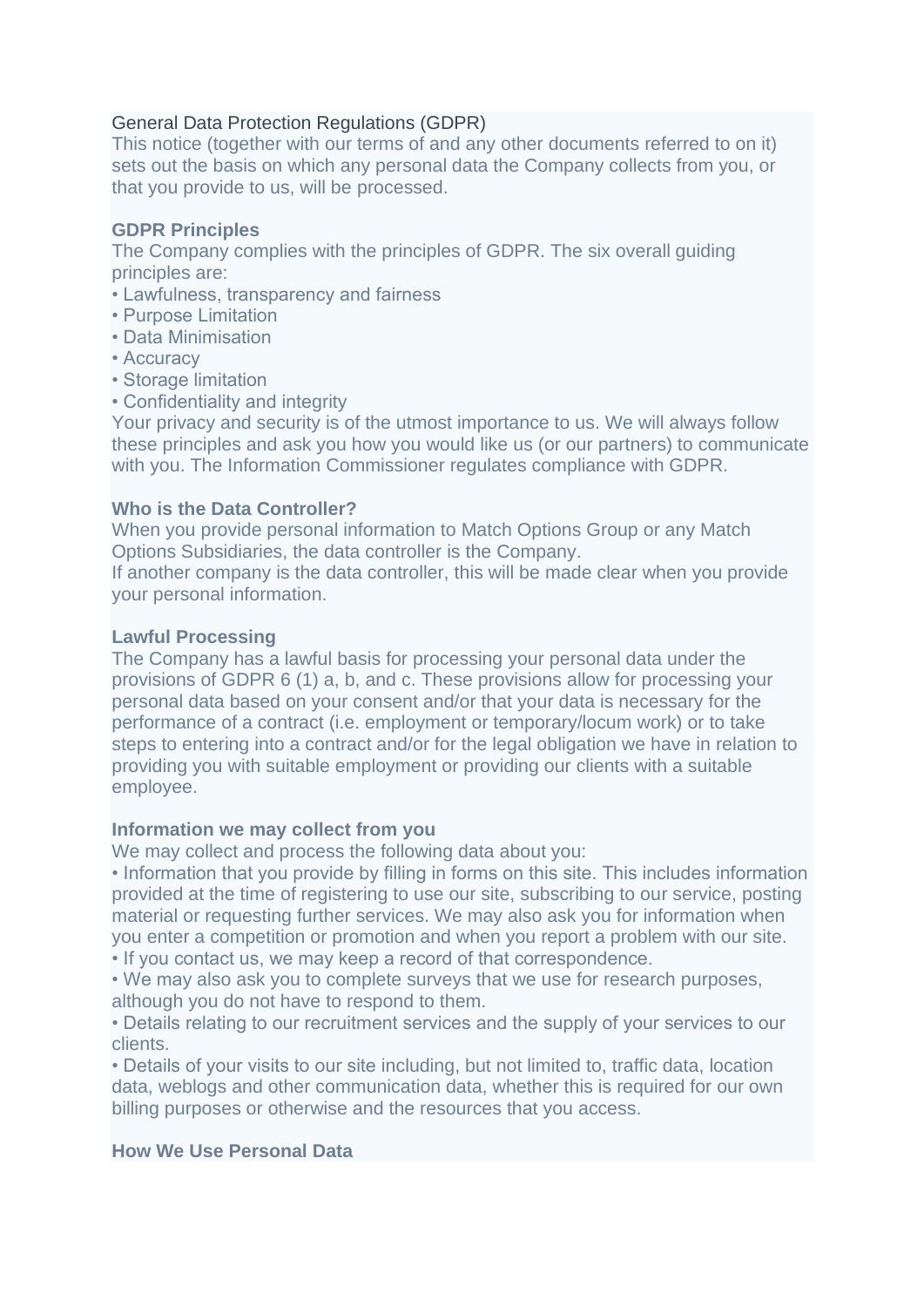The data controller will use your information together with other information for administration (including providing any goods, services or information you have requested), marketing, customer services.

#### **Consent**

By returning or submitting a form with your personal information to us, you consent to the Company:

• Processing your sensitive personal data for the above purposes;

• Transferring your information to countries which do not provide the same level of data protection as the UK if necessary, for the above purposes and where you have indicated a preference for overseas work. If we do make such a transfer, we will put a contract in place to ensure your information is protected.

When you give us your personal information, we will give you the opportunity to opt out of receiving communications by post or telephone from the Company but remember that this will preclude you from receiving any of our special offers or promotions in future. We will also give you the opportunity to opt in to receive such information by e-mail or SMS and will only send it to you if you do opt in or if you are an existing client and the information relates to similar goods or services to those which you have previously requested from us.

You may also exercise your right to opt out of the use of your information for marketing purposes at any time by contacting us using the methods explained at the end of this notice.

Your personal information will be disclosed where we are obliged or permitted by law to do so. If you post or send offensive or objectionable content anywhere on or to any of our websites or otherwise engage in any disruptive behaviour on any of our websites, we can use whatever information that is available to us about you to stop such behaviour. This may involve informing relevant third parties such as your employer and law enforcement agencies about the content and your behaviour.

### **IP Addresses and Cookies**

We may collect information about your computer, including where available your IP address, operating system and browser type, for system administration and to report aggregate information to our advertisers. This is statistical data about our users' browsing actions and patterns, and does not identify any individual.

When you visit one of our websites, we may send you a cookie. A cookie is a small file that can be placed on your computer's hard disk for record keeping purposes and we may use them to do a number of things.

Cookies help us to recognise you when you next visit one of our websites and note the content displayed to you. This allows us to tailor the content we provide to your preferences. We may use the services of third party ad servers for this purpose. Cookies may be used to compile anonymous statistics related to the take up or use of services, or to patterns of browsing. Cookies contain information that is transferred to your computer's hard drive. They help us to improve our site and to deliver a better and more personalised service. They enable us:

• To estimate our audience size and usage pattern.

• To store information about your preferences, and so allow us to customise our site according to your individual interests.

• To speed up your searches.

• To recognise you when you return to our site.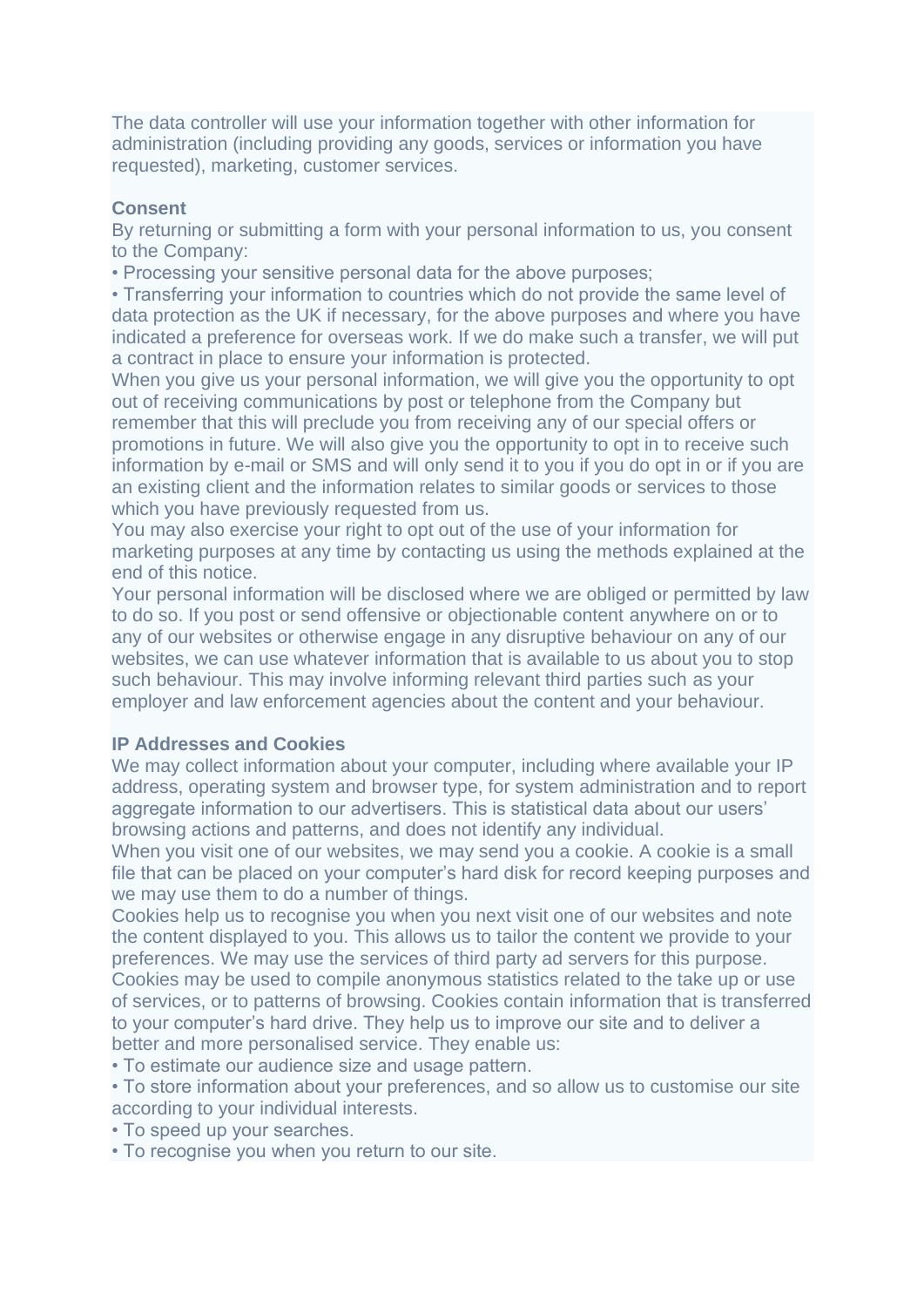A third party collects such data on our behalf to measure web site performance. Information collected is aggregated for reporting purposes. No personally identifiable information is collected by this service. The use of this service assists us in measuring and improving the structure and ease of use of our web sites. You may refuse to accept cookies by activating the setting on your browser which allows you to refuse the setting of cookies. However, if you select this setting you may be unable to access certain parts of our site. Unless you have adjusted your browser setting so that it will refuse cookies, our system will issue cookies when you log on to our site.

### **Your Rights**

Under GDPR, there are new rights for individuals and existing rights have been strengthen, are very clear and can be found here:

You have the right to ask us not to process your personal data for marketing purposes. We will ask you to opt in (before collecting your data) if we intend to use your data for such purposes or if we intend to disclose your information to any third party for such purposes. You have the right to opt out of receiving marketing communication at any time. You can do so by emailing unsubscribe@matchoptions.co.uk

Please note the Company's site may, from time to time, contain links to and from the websites of our partner networks, advertisers and affiliates. If you follow a link to any of these websites, please note that these websites have their own privacy policies and that we do not accept any responsibility or liability for these policies. You are advised to check these policies before you submit any personal data to these websites

#### **Information Requests**

Under GDPR, individuals have the right to confirm if their data is being processed and the right to access their personal data and other supplementary information. Individuals must be able to verify their identity through reasonable means. There is no charge for this information under the regulation but a fee can be charged if the request is manifestly unfounded, excessive or repetitive or if at the extreme of these reasons, this request can be refused. This fee is based on the administrative cost of providing the information. Under such a subject request we have to provide this information within 30 days but where information is complex or numerous this period can be extended by a further 60 days by informing you of this within the initial month. If a request is refused for the reasons above and explanation must be given and you have the right to complain to the supervisory authority

#### **Rectification and Erasure**

You have a right to have any inaccurate or incomplete data rectified. Similar to the access requests the Company will respond within 30 days and this can be extended by an extra 60 days in complex cases. This can also be refused but a reason must be given and you have the right to complaint to a supervisory authority. You also have the right to be forgotten, however this request can be refused where data is required to comply with legal obligations, for public health purposes or for the defence or exercise of legal claims. More information can be found here. Third parties where your personal data has been disclosed also have to be informed of this erasure.